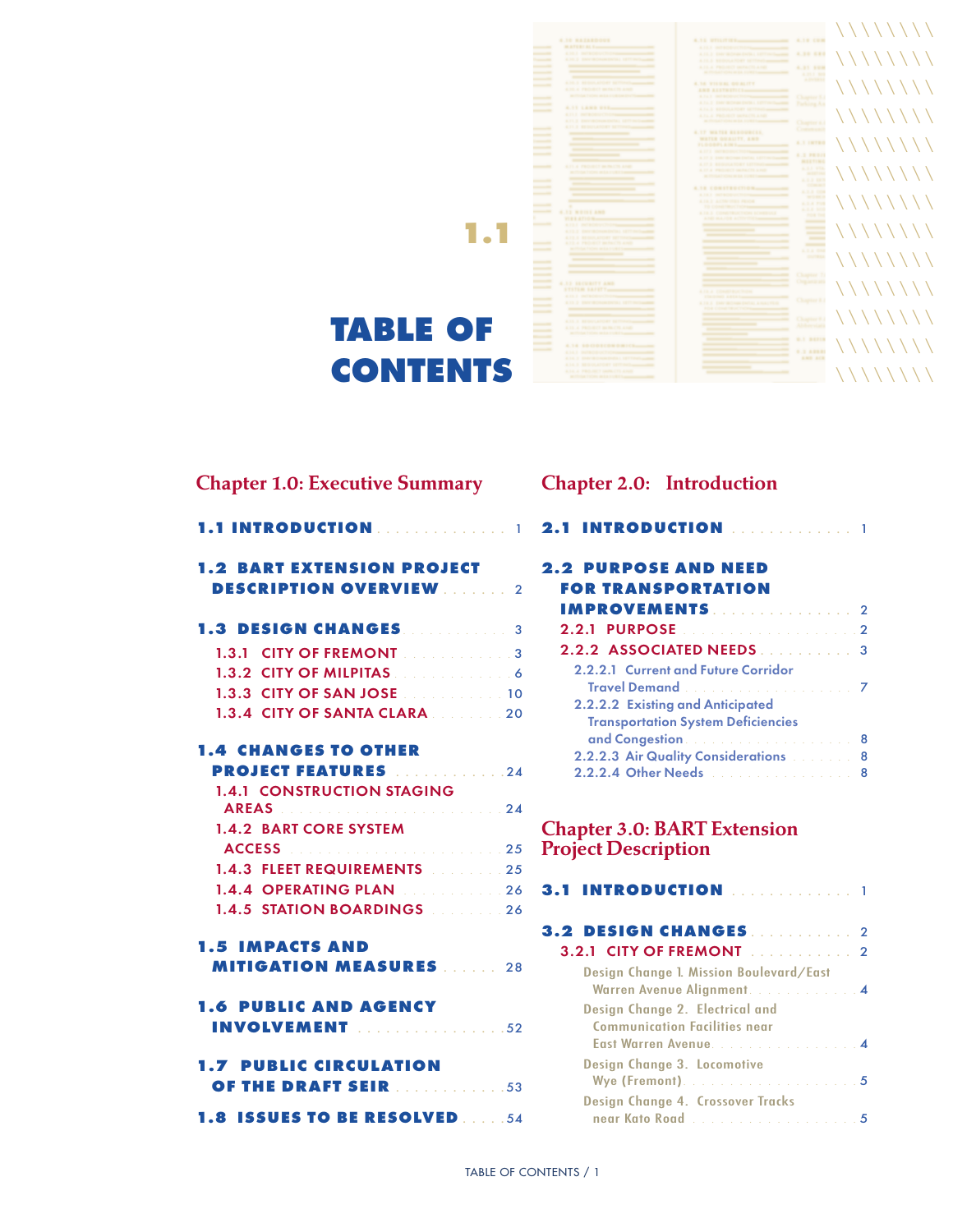| Design Change 5. Kato Road                    |  |
|-----------------------------------------------|--|
|                                               |  |
| Design Change 6. Electrical and               |  |
| <b>Communication Facilities near</b>          |  |
|                                               |  |
| Design Change 7. Railroad Intrusion           |  |
| Detection System <b>Election Control 2006</b> |  |
|                                               |  |

#### 3.2.2 CITY OF MILPITAS . . . . . . . . . . . . 6

| Design Change 8. Dixon Landing Road                                                         |
|---------------------------------------------------------------------------------------------|
|                                                                                             |
| Design Change 9. Berryessa Creek. 8                                                         |
| Design Change 10. Crossover Tracks 8                                                        |
| Design Change 11. Electrical and<br><b>Communication Facilities near</b>                    |
|                                                                                             |
| Design Change 12. High Rail                                                                 |
| Design Change 13. Locomotive Wye                                                            |
| Design Change 14. Curtis Avenue to<br>Trade Zone Boulevard <b>Construction Construction</b> |
| Design Change 15. Crossover Tracks<br>North of Montague Expressway 11                       |
| Design Change 16. Electrical Facilities<br>North of Montague Expressway 11                  |
| Design Change 17. Montague/<br>11                                                           |
| Design Change 18. Depth of Retained Cut<br>South of East Penitencia Channel<br>14           |
| 3.2.3 CITY OF SAN JOSE 2008 2009 14                                                         |
| Design Change 19. Electrical Facilities South<br>of Trade Zone Boulevard. 14                |
| Design Change 20. Depth of Retained<br>Cut from Hostetter Road to Sierra Road/              |
| Lundy Avenue and all and all and all all all all 17<br>Design Change 21. Communication      |
| Facilities South of Hostetter Road 17<br>Design Change 22. Electrical and                   |
| <b>Communication Facilities near</b><br>Berryessa Road  17                                  |
| Design Change 23. Berryessa Station 17                                                      |
| Design Change 24. Crossover Tracks<br>and Pocket Track near Berryessa                       |
| and Mabury Roads 18                                                                         |
| Design Change 25. Electrical and<br><b>Communication Facilities</b>                         |
| near Mabury Road 18<br>Design Change 26. High Rail                                          |

Vehicle Access . . . . . . . . . . . . . . . . . . 18

Way Siding Track . . . . . . . . . . . . . . . . 18 Design Change 28. Tunnel Portals . . . . . . 19

Passages . . . . . . . . . . . . . . . . . . . . . 19

Design Change 27. Maintenance of

Design Change 29. Tunnel Cross

| Design Change 30. Ventilation Structure<br>South of Las Plumas Avenue 19         |    |
|----------------------------------------------------------------------------------|----|
| Design Change 31. Gap Breaker Station                                            |    |
| near Marburg Way 19                                                              |    |
| Design Change 32. US 101 Alignment  19                                           |    |
| Design Change 33. Alum Rock Station. 20                                          |    |
| Design Change 34. Gap Breaker Station                                            |    |
| near 22nd Street                                                                 | 21 |
| Design Change 35. Ventilation Structure                                          |    |
| near 20th Street.<br>Design Change 36. Ventilation Structure                     | 21 |
| West of Coyote Creek.                                                            | 21 |
| Design Change 37. Gap Breaker Station                                            |    |
| near 9th Street <b>Street And Accept Accept Accept</b>                           | 21 |
| Design Change 38. Civic Plaza/                                                   |    |
| SJSU Station <b>And Allen Controller State State Controller</b>                  | 21 |
| Design Change 39. Downtown San Jose                                              |    |
| Design Change 40. Downtown San Jose                                              | 22 |
| Station, and a companion of the companion                                        | 22 |
| Design Change 41. Market Street                                                  |    |
|                                                                                  |    |
| Design Change 42. Diridon/Arena Station                                          |    |
| and Alignment. 23                                                                |    |
| Design Change 43. Traction Power                                                 |    |
| Substation near Diridon/<br>Arena Station <b>Markow</b> 2014 11:00 Arena Station | 24 |
| Design Change 44. Gap Breaker Station                                            |    |
| near Morrison Avenue                                                             | 24 |
| Design Change 45. Ventilation Structure                                          |    |
| near Stockton Avenue and an american                                             | 24 |
| Design Change 46. Gap Breaker Station                                            |    |
| near Emory Street.<br>Design Change 47. Tunnel Alignment                         | 25 |
| near Hedding Street 25                                                           |    |
| Design Change 48. Ventilation Structure                                          |    |
| South of 1-880 25                                                                |    |
| Design Change 49. Depth of                                                       |    |
|                                                                                  |    |
| Design Change 50. Crossover Tracks near                                          |    |
| the West Tunnel Portal 29                                                        |    |
| 3.2.4 CITY OF SANTA CLARA 29                                                     |    |
| Design Change 51. Yard and Shops                                                 |    |
|                                                                                  |    |
| Design Change 52. Santa Clara Station 32                                         |    |
|                                                                                  |    |
| <b>3.3 CHANGES TO OTHER</b>                                                      |    |
| <b>PROJECT FEATURES.</b> 35                                                      |    |
| <b>3.3.1 CONSTRUCTION STAGING</b><br>AREAS <b>Manufacturer (1994)</b> 35         |    |
| Design Change 53. Construction                                                   |    |
| Staging Areas and a contract the contract of 35                                  |    |
| <b>3.3.2 BART CORE SYSTEM</b>                                                    |    |
|                                                                                  |    |
| Design Change 54. BART Core                                                      |    |
|                                                                                  |    |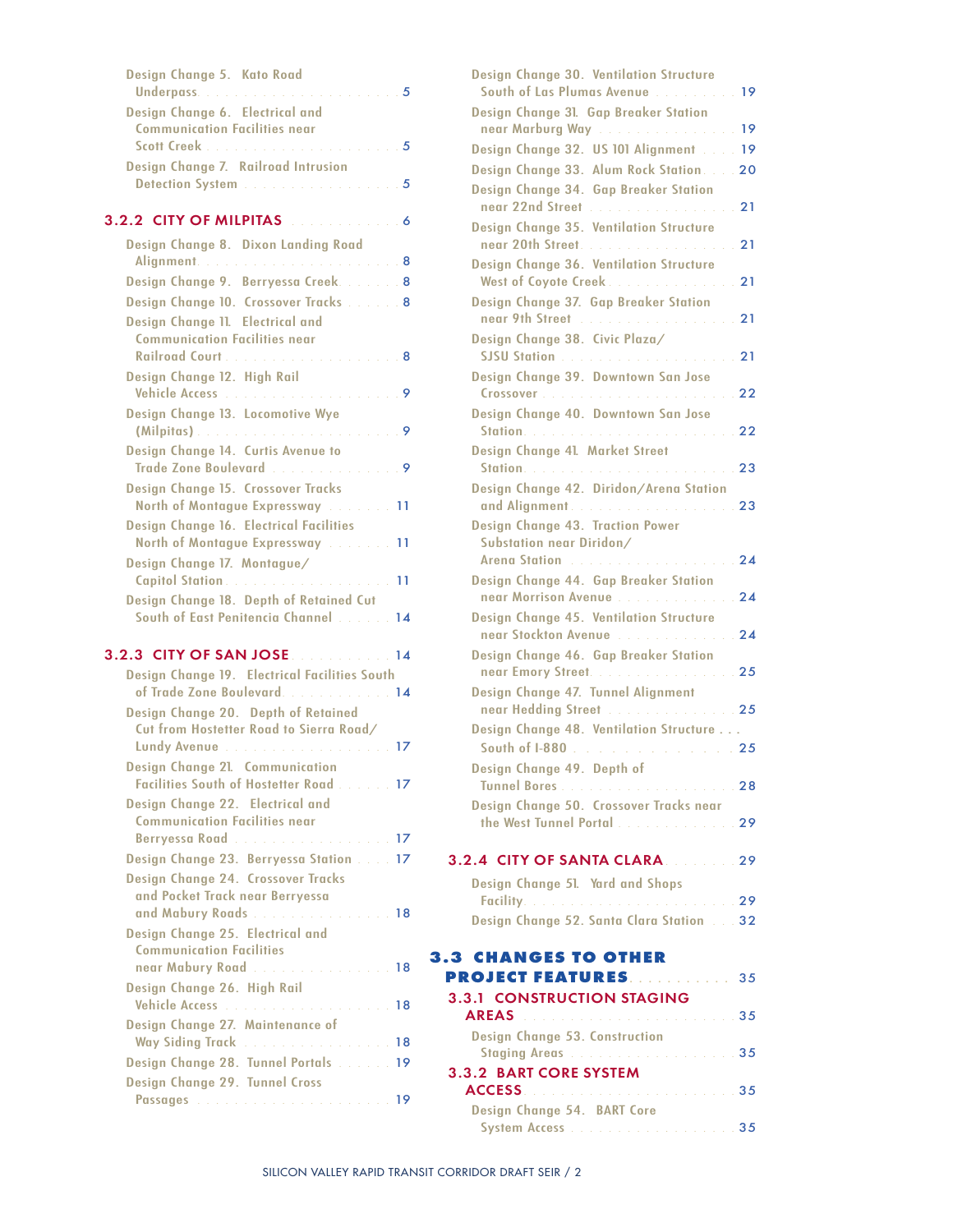# 3.3.3 Fleet Requirements . . . . . . . . 36 Design Change 55. Fleet Requirements. . . 36 **3.3.4 OPERATING PLAN . . . . . . . . . . . 37** Design Change 56. Operating Plan. . . . . 37 3.3.5 Station Boardings . . . . . . . . 38 Design Change 57. Station Boardings. . . . 38

### **3.4 Description of Project**

| <b>3.4.1 ELECTRICAL FACILITIES</b> 2006 239                              |  |
|--------------------------------------------------------------------------|--|
| <b>Traction Power Substations and</b>                                    |  |
| Sectionalizing Stations. 39                                              |  |
| <b>High Voltage Substations and</b>                                      |  |
|                                                                          |  |
| <b>Auxiliary Power Substations Automation 40</b>                         |  |
| Gap Breaker Stations. 40                                                 |  |
| <b>3.4.2 TRAIN CONTROL AND</b>                                           |  |
| <b>COMMUNICATION EQUIPMENT. 41</b>                                       |  |
| Train Control Equipment.                                                 |  |
| Communication Equipment  41                                              |  |
| <b>3.4.3 RAILROAD INTRUSION</b>                                          |  |
|                                                                          |  |
| 3.4.4 CROSS PASSAGES 2008 2009 41                                        |  |
| <b>3.4.5 TUNNEL AND UNDERGROUND</b>                                      |  |
| <b>STATION VENTILATION</b>                                               |  |
| <b>FACILITIES <i>Contract Contract Contract A2</i></b>                   |  |
| <b>Emergency Ventilation Facilities  42</b>                              |  |
| Fresh Air Intake and                                                     |  |
| Exhaust Facilities 42                                                    |  |
| 3.4.6 PUMP STATIONS 2008 2009 2009 21:42<br><b>3.4.7 MAINTENANCE AND</b> |  |
| <b>EMERGENCY ACCESS External ASS</b>                                     |  |
|                                                                          |  |

**3.5 Project Schedule** . . . . . . . 44

## Chapter 4. Environmental Analysis

| <b>4.1.1 CEQA THRESHOLDS OF</b>                                 |  |
|-----------------------------------------------------------------|--|
| <b>SIGNIFICANCE Continued and Continued at the SIGNIFICANCE</b> |  |

#### **4.2 TRANSPORTATION AND TRANSIT**. . . . . . . . . . . . . . . . . . . 7

| AND TRANSIT. 7                                                         |  |
|------------------------------------------------------------------------|--|
| 4.2.1 INTRODUCTION. And a series of 7                                  |  |
|                                                                        |  |
| <b>4.2.2.1 Existing Conditions Example 2.2.2.1 Existing Conditions</b> |  |
| 4.2.2.2 Project Impacts and                                            |  |
| Mitigation Measures 9                                                  |  |
|                                                                        |  |

| 4.2.3 PARKING 16                                           |    |
|------------------------------------------------------------|----|
| 4.2.3.1 Existing Conditions (Construction of 16)           |    |
| 4.2.3.2 Project Impacts and                                |    |
| Mitigation Measures <b>Community Additional Properties</b> |    |
| <b>4.2.4 PEDESTRIANS</b>                                   |    |
| <b>AND BICYCLES Contract Contract of the 18</b>            |    |
| 4.2.4.1 Existing Conditions and all the set of 18          |    |
| 4.2.4.2. Project Impacts and                               |    |
| Mitigation Measures 20                                     |    |
|                                                            |    |
| <b>4.2.5.1 Existing Conditions.</b> All Allen 22           |    |
| 4.2.5.2 Project Impacts and                                |    |
| Mitigation Measures                                        | 25 |
|                                                            |    |
|                                                            |    |
| <b>4.3 AIR QUALITY. 55</b>                                 |    |
| <b>INTRODUCTION Experiment 25</b><br>4.3.1                 |    |
| <b>4.3.2 ENVIRONMENTAL SETTING 55</b>                      |    |
| 4.3.3 REGULATORY SETTING 55                                |    |
| 4.3.3.1 Federal, State, and Local                          |    |
| Air Quality Standards <b>Communication</b>                 | 55 |
| 4.3.3.2 Air Quality Conformity                             |    |
|                                                            | 57 |
| <b>4.3.4 PROJECT IMPACTS AND</b>                           |    |
| <b>MITIGATION MEASURES</b> 2008 2008 58                    |    |

# **4.4 BIOLOGICAL RESOURCES**

| <b>AND WETLANDS</b> 67                              |  |
|-----------------------------------------------------|--|
| 4.4.1 INTRODUCTION 4.4.1 INTRODUCTION               |  |
| 4.4.2 ENVIRONMENTAL SETTING 67                      |  |
| <b>4.4.2.1 Special Status Species</b>               |  |
|                                                     |  |
| 4.4.2.2 Wetlands and Waters of                      |  |
| the United States. And a continuous control 21      |  |
| 4.4.2.3 Field Surveys <b>Manual According to 71</b> |  |
| 4.4.3 REGULATORY SETTING 71                         |  |
| <b>4.4.4 PROJECT IMPACTS AND</b>                    |  |
| <b>MITIGATION MEASURES</b> 23 23                    |  |
|                                                     |  |
|                                                     |  |

CONCLUSION. . . . . . . . . . . . . . . . . . . . 66

#### **4.5 community services and facilities**. . . . . . . . . . . . . . . . 77

| 4.5.1 INTRODUCTION Management 77                                         |  |
|--------------------------------------------------------------------------|--|
| <b>4.5.2 ENVIRONMENTAL SETTING 77</b>                                    |  |
| 4.5.2.1 Police Services <b>Manual Accord 2014</b>                        |  |
| <b>4.5.2.2 Hospitals All Automatic Property All Acts 27</b>              |  |
|                                                                          |  |
| 4.5.2.4 Civic, Community, and                                            |  |
| <b>Cultural Facilities <i>Collection</i></b> <i>Collection</i> <b>77</b> |  |
| 4.5.2.5 Parks and Recreational                                           |  |
|                                                                          |  |
| 4.5.2.6 Religious Institutions <b>Communist Containers</b> 78            |  |
| <b>4.5.3 REGULATORY SETTING 78</b>                                       |  |
| <b>4.5.4 PROJECT IMPACTS AND</b>                                         |  |
| <b>MITIGATION MEASURES</b> 2008/02/28                                    |  |
|                                                                          |  |
|                                                                          |  |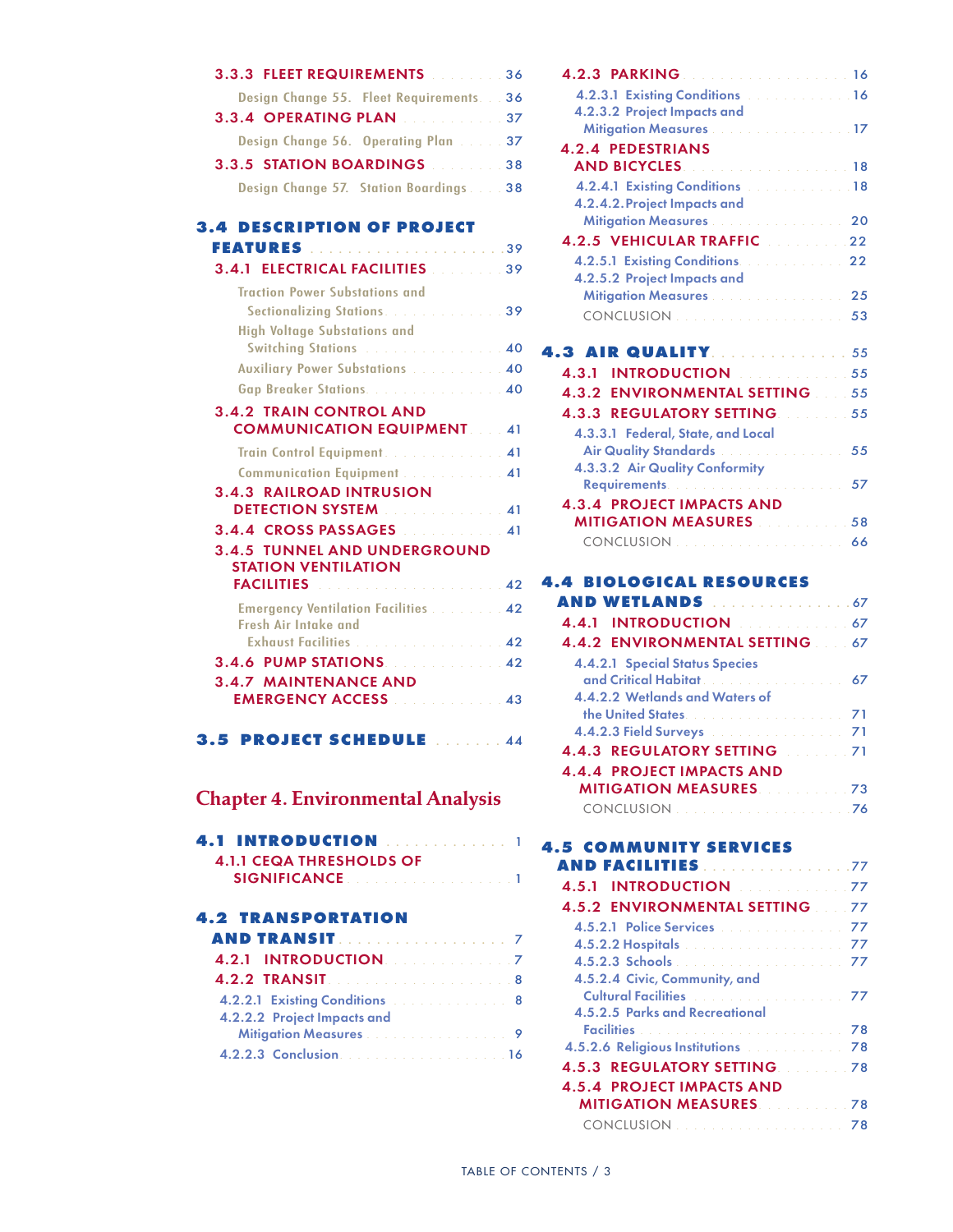| 4.6 CULTURAL AND                      |  |
|---------------------------------------|--|
| <b>HISTORIC RESOURCES</b>             |  |
|                                       |  |
| <b>4.6.2 ENVIRONMENTAL SETTING 79</b> |  |
| 4.6.2.1 Area of Potential Effects 79  |  |
| 4.6.2.2 Archaeology. 79               |  |
| 4.6.2.3 Historic Architecture. 80     |  |
| <b>4.6.3 REGULATORY SETTING 82</b>    |  |
| <b>4.6.4 PROJECT IMPACTS AND</b>      |  |
| <b>MITIGATION MEASURES</b> 82         |  |
| 4.6.4.1 Archaeology. 82               |  |
| 4.6.4.2 Historic Architecture. 82     |  |
|                                       |  |

#### **4.7 ELECTROMAGNETIC**

| <b>4.7.1 INTRODUCTION And ATT</b>                  |  |
|----------------------------------------------------|--|
| 4.7.2 ENVIRONMENTAL SETTING 87                     |  |
| <b>4.7.2.1 San Jose Medical Center Advisory 87</b> |  |
| <b>4.7.3 REGULATORY SETTING 87</b>                 |  |
| <b>4.7.4 PROJECT IMPACTS AND</b>                   |  |
| <b>MITIGATION MEASURES</b>                         |  |
|                                                    |  |

| <b>4.8.1 INTRODUCTION 4.8.1 189</b>          |  |
|----------------------------------------------|--|
| <b>4.8.2 EXISTING CONDITIONS</b> 89          |  |
| <b>4.8.2.1 Existing State Electricity</b>    |  |
| Generation and Demand <b>Community</b> 89    |  |
| <b>4.8.3 REGULATORY SETTING 89</b>           |  |
| <b>4.8.4 IMPACT ASSESSMENT AND</b>           |  |
| <b>MITIGATION MEASURES</b>                   |  |
| CONCLUSION Description of the control of 194 |  |

## **4.9 Geology, Soils,**

| AND SEISMICITY 95                                                               |
|---------------------------------------------------------------------------------|
| <b>INTRODUCTION Contract Contract Property</b><br>4.9.1                         |
| <b>4.9.2 ENVIRONMENTAL</b>                                                      |
| SETTING <b>Manufacturer and Setting</b>                                         |
| <b>4.9.2.1 Faults and Seismicity Allen and Seismicity</b><br>96                 |
| <b>4.9.2.2 Soils and Surficial Deposits Advisory</b><br>96                      |
| 4.9.2.3 Liquefaction and all and all and all and<br>96                          |
| <b>4.9.3 REGULATORY SETTING 1968</b>                                            |
| 4.9.3.1 Alguist-Priolo Earthquake                                               |
| 96                                                                              |
| <b>4.9.3.2 Seismic Hazards Mapping Act Albema</b><br>96                         |
| <b>4.9.3.3 California Building Code</b><br>98                                   |
| <b>4.9.4 PROJECT IMPACTS AND</b>                                                |
| <b>MITIGATION MEASURES</b><br>98                                                |
| <b>4.9.4.1 Surface Fault Rupture Advisor Advisor Advisor</b><br>98              |
| 4.9.4.2 Earthquake-Induced Landslides [11]<br>99                                |
| <b>4.9.4.3 Ground Shaking Advisor Contract Only 10.4.3 Ground Shaking</b><br>99 |
| 4.9.4.4 Liquefaction<br>99                                                      |
| CONCLUSION 100                                                                  |

### **4.10 HAZARDOUS**

| <b>INTRODUCTION AND RESIDENCE</b><br>4.10.1          | 101 |
|------------------------------------------------------|-----|
| 4.10.2 ENVIRONMENTAL SETTING 102                     |     |
| 4.10.2.1 Qualitative Site Assessments                | 102 |
| 4.10.2.2 Quantitative Site Assessments               |     |
|                                                      | 103 |
| 4.10.3 REGULATORY SETTING 104                        |     |
| <b>4.10.4 PROJECT IMPACTS AND</b>                    |     |
| <b>MITIGATION MEASUREMENTS</b> 104                   |     |
| CONCLUSION Description of the 107                    |     |
|                                                      |     |
| 4.11 LAND USE  109                                   |     |
| 4.11.1 INTRODUCTION 109                              |     |
| 4.11.2 ENVIRONMENTAL SETTING 109                     |     |
| 4.11.3 REGULATORY SETTING 109                        |     |
| 4.11.3.1 Local Development Plans                     |     |
|                                                      | 109 |
| 4.11.3.2 Regional Development Plans                  |     |
|                                                      |     |
| 4.11.3.3 Station and Urban                           |     |
|                                                      |     |
| <b>4.11.4 PROJECT IMPACTS AND</b>                    |     |
| <b>MITIGATION MEASURES</b> 2008 2011                 |     |
| 4.11.4.1 Compatibility with Existing                 |     |
| 4.11.4.2 Consistency with Local and                  |     |
| <b>Regional Plans and Policies. Construction 111</b> |     |
| 4.11.4.3 Community Cohesion. 111                     |     |
| CONCLUSION<br>. <b>111</b>                           |     |
|                                                      |     |
|                                                      |     |

# **4.12 NOISE AND**

| <b>VIBRATION</b> 113                               |  |
|----------------------------------------------------|--|
| 4.12.1 INTRODUCTION                                |  |
| 4.12.2 ENVIRONMENTAL SETTING 113                   |  |
| <b>4.12.3 REGULATORY SETTING 113</b>               |  |
| <b>4.12.4 PROJECT IMPACTS AND</b>                  |  |
| <b>MITIGATION MEASURES</b> 113                     |  |
| 4.12.4.1 Line Segment (Warm                        |  |
| Springs to Tunnel) and a contract of the Maria 113 |  |
| 4.12.4.2 Tunnel Segment 163                        |  |
| 4.12.4.3 Design Changes 173                        |  |
|                                                    |  |

### **4.13 Security and**

| <b>SYSTEM SAFETY</b> 187                      |
|-----------------------------------------------|
| 4.13.1 INTRODUCTION                           |
| <b>4.13.2 ENVIRONMENTAL SETTING 187</b>       |
| 4.13.2.1 VTA and Other Transit Facilities 187 |
| 4.13.2.2 BART Facilities 187                  |
| <b>4.13.3 REGULATORY SETTING 187</b>          |
|                                               |
| <b>MITIGATION MEASURES</b> 188                |
| <b>CONCLUSION CONCLUSION CONCLUSION</b>       |
|                                               |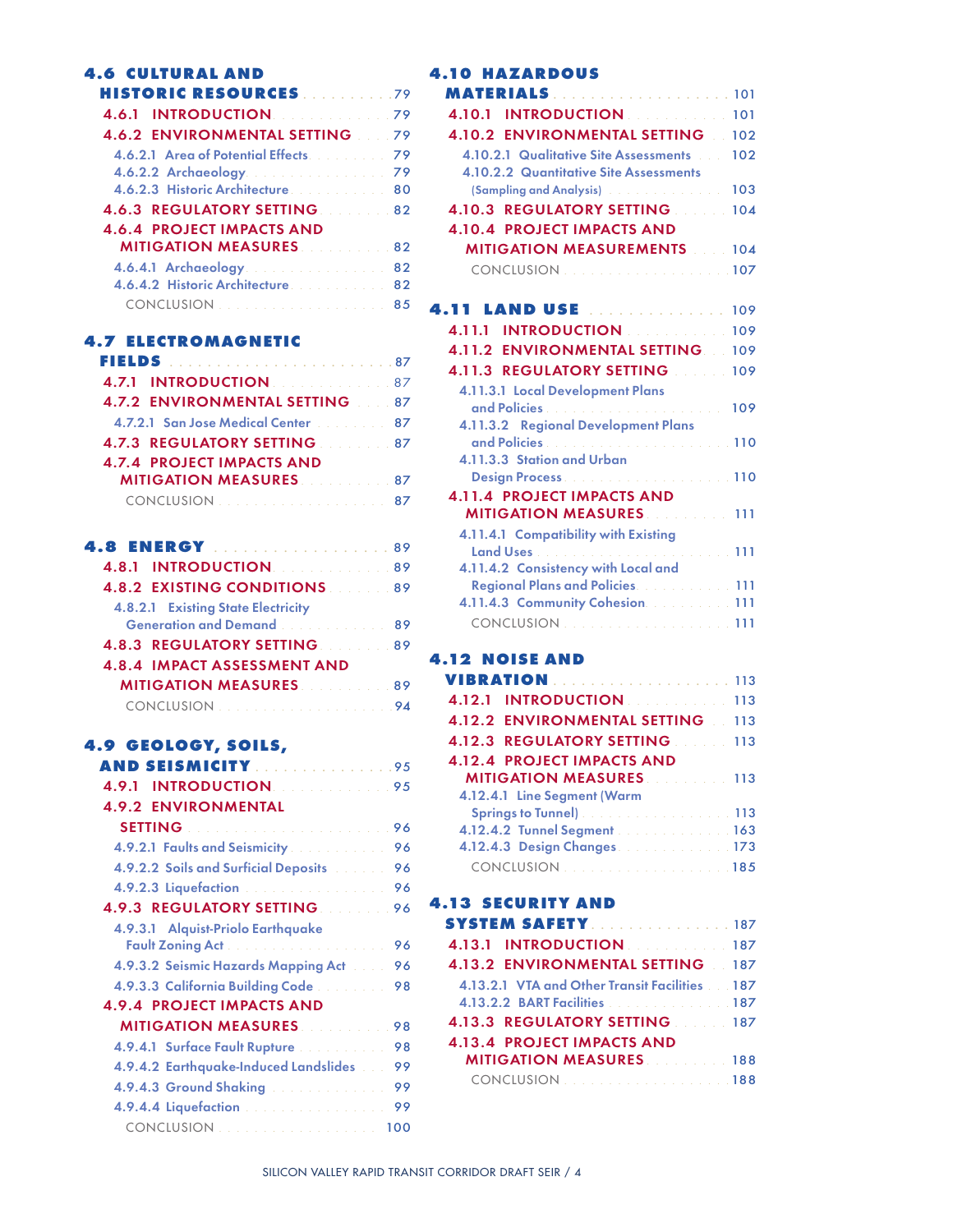| <b>4.14 SOCIOECONOMICS  189</b>         |  |
|-----------------------------------------|--|
| 4.14.1 INTRODUCTION 189                 |  |
| <b>4.14.2 ENVIRONMENTAL SETTING 189</b> |  |
| 4.14.3 REGULATORY SETTING 190           |  |
| <b>4.14.4 PROJECT IMPACTS AND</b>       |  |
| <b>MITIGATION MEASURES</b> 190          |  |
| CONCLUSION                              |  |

| 4.15 UTILITIES 199                      |
|-----------------------------------------|
| 4.15.1 INTRODUCTION 199                 |
| <b>4.15.2 ENVIRONMENTAL SETTING 199</b> |
| 4.15.3 REGULATORY SETTING 201           |
|                                         |
| <b>MITIGATION MEASURES</b> 201          |
| CONCLUSION                              |
|                                         |

### **4.16 VISUAL QUALITY**

| <b>AND AESTHETICS203</b>                |  |
|-----------------------------------------|--|
| <b>4.16.1 INTRODUCTION 203</b>          |  |
| <b>4.16.2 ENVIRONMENTAL SETTING 203</b> |  |
| <b>4.16.3 REGULATORY SETTING 203</b>    |  |
| <b>4.16.4 PROJECT IMPACTS AND</b>       |  |
| <b>MITIGATION MEASURES</b> 203          |  |
| CONCLUSION                              |  |

#### **4.17 Water Resources, Water Quality, and Floodplains**. . . . . . . . . . . . . . . . 215

| 4.17.2 ENVIRONMENTAL SETTING 215  |  |
|-----------------------------------|--|
| 4.17.3 REGULATORY SETTING 215     |  |
| <b>4.17.4 PROJECT IMPACTS AND</b> |  |
| <b>MITIGATION MEASURES</b> 215    |  |
|                                   |  |

| <b>4.18 CONSTRUCTION  219</b>                                                                                                                                                                                                      |     |
|------------------------------------------------------------------------------------------------------------------------------------------------------------------------------------------------------------------------------------|-----|
| <b>4.18.1 INTRODUCTION</b><br>$\sim$ 219                                                                                                                                                                                           |     |
| <b>4.18.2 ACTIVITIES PRIOR</b>                                                                                                                                                                                                     |     |
| <b>TO CONSTRUCTION</b><br>$\sim$ 219                                                                                                                                                                                               |     |
| <b>4.18.3 CONSTRUCTION SCHEDULE</b>                                                                                                                                                                                                |     |
| <b>AND MAJOR ACTIVITIES</b> 221                                                                                                                                                                                                    |     |
| <b>4.18.3.1 Utility Relocation Advisory 18.3.1 Utility Relocation Advisory 18.000 PM</b>                                                                                                                                           |     |
| 4.18.3.2 Tunnel Portals and                                                                                                                                                                                                        |     |
| Underground Stations <b>Community</b> 222                                                                                                                                                                                          |     |
| 4.18.3.3 Tunnel Construction <b>Construction</b> 225                                                                                                                                                                               |     |
| 4.18.3.4 Line Civil Construction 2000 230                                                                                                                                                                                          |     |
| 4.18.3.5 Aboveground Stations and                                                                                                                                                                                                  |     |
| <b>Ancillary Facilities Allen According to According the According According to According the According to According the According to According the According to According the According to According the According to Accordi</b> | 237 |
| 4.18.3.6 Systems Installation                                                                                                                                                                                                      |     |
| and Testing <b>Election Contract Contract 237</b>                                                                                                                                                                                  |     |
| 4.18.3.7 Yard and Shops Construction 2008 238                                                                                                                                                                                      |     |
| 4.18.3.8 Vehicle Commissioning <b>1.1.1.1.1.239</b>                                                                                                                                                                                |     |
| 4.18.3.9 Start-up and Commissioning239                                                                                                                                                                                             |     |
| <b>4.18.4 CONSTRUCTION</b>                                                                                                                                                                                                         |     |
| STAGING AREAS <b>State of the State 1998</b>                                                                                                                                                                                       |     |

| <b>4.18.5 ENVIRONMENTAL ANALYSIS</b>                                          |              |
|-------------------------------------------------------------------------------|--------------|
| FOR CONSTRUCTION <b>CONSTRUCTION</b>                                          |              |
| 4.18.5.1 Transportation and Transit 247                                       |              |
| 4.18.5.2 Air Quality <b>Act 2018</b> 256                                      |              |
| 4.18.5.3 Biological Resources                                                 |              |
| and Wetlands <b>Election Contract Contract Contract</b><br>$\ldots$ 257       |              |
| 4.18.5.4 Geology, Soils,                                                      |              |
| and Seismicity <b>Manual According to the Seismicity</b>                      |              |
| 4.18.5.5 Hazardous Materials and annual 261                                   |              |
| 4.18.5.6 Land Use <b>Construction Construction 263</b>                        |              |
|                                                                               |              |
| 4.18.5.8 Socioeconomics 282                                                   |              |
| 4.18.5.9 Water Resources,                                                     |              |
| Water Quality, and Floodplains and                                            | $\ldots$ 283 |
| CONCLUSION 283                                                                |              |
|                                                                               |              |
|                                                                               |              |
| <b>4.19 CUMULATIVE IMPACTS</b> 285                                            |              |
|                                                                               |              |
| <b>4.20 GROWTH INDUCING 287</b>                                               |              |
|                                                                               |              |
|                                                                               |              |
|                                                                               |              |
|                                                                               |              |
| <b>4.21 SUMMARY OF IMPACTS</b> . 289                                          |              |
| <b>4.21.1 NEW IMPACTS AND</b>                                                 |              |
| PROPOSED MITIGATION 289                                                       |              |
| <b>4.21.2 SIGNIFICANT UNAVOIDABLE</b>                                         |              |
| <b>ADVERSE EFFECTS UNDER CEQA  313</b>                                        |              |
|                                                                               |              |
|                                                                               |              |
|                                                                               |              |
| <b>Chapter 5.0: BART Core</b>                                                 |              |
| Parking Analysis                                                              |              |
|                                                                               |              |
|                                                                               |              |
|                                                                               |              |
| <b>Chapter 6.0: Agency and</b>                                                |              |
| <b>Community Participation</b>                                                |              |
|                                                                               |              |
| . 1                                                                           |              |
|                                                                               |              |
| <b>6.1 INTRODUCTION</b>                                                       |              |
| <b>6.2 PROJECT OUTREACH</b>                                                   |              |
| <b>MEETINGS</b><br>. 2<br>a na karamatan ana sa<br>6.2.1 VTA-CITY PARTNERSHIP |              |

| 6.2.1 VTA-CITY PARTNERSHIP                                                                                                                                                                                                         |                  |
|------------------------------------------------------------------------------------------------------------------------------------------------------------------------------------------------------------------------------------|------------------|
| MEETINGS <b>And the Community of the Community Community</b>                                                                                                                                                                       |                  |
| <b>6.2.2 EXTERNAL TECHNICAL ADVISORY</b>                                                                                                                                                                                           |                  |
| <b>COMMITTEE MEETINGS</b> 2                                                                                                                                                                                                        |                  |
| 6.2.3 COMMUNITY                                                                                                                                                                                                                    |                  |
| <b>WORKING GROUPS</b> 2008 2009 2009                                                                                                                                                                                               |                  |
| <b>6.2.4 PUBLIC MEETINGS</b><br>. The set of the set of the set of $3$                                                                                                                                                             |                  |
| <b>6.2.5 SCOPING MEETINGS</b>                                                                                                                                                                                                      |                  |
| <b>FOR THE DRAFT SEIR Experience and START SEIR</b>                                                                                                                                                                                |                  |
| <b>6.2.5.1 Notification 6.2.5.1 Notification</b>                                                                                                                                                                                   |                  |
| <b>6.2.5.2 Public Scoping Meetings Activities 10.3</b>                                                                                                                                                                             |                  |
| 6.2.5.3 Community Working Group                                                                                                                                                                                                    |                  |
| Meetings on Project Changes and a control of                                                                                                                                                                                       | $\boldsymbol{A}$ |
| <b>6.2.5.4 Scoping Report 2000 Contract of Advisor 4</b>                                                                                                                                                                           |                  |
| <b>6.2.6 ONGOING PUBLIC</b>                                                                                                                                                                                                        |                  |
| <b>OUTREACH Contract Contract Contract Contract Contract Contract Contract Contract Contract Contract Contract Contract Contract Contract Contract Contract Contract Contract Contract Contract Contract Contract Contract Con</b> | ◢                |

Chapter 7.0:Agencies and Organizations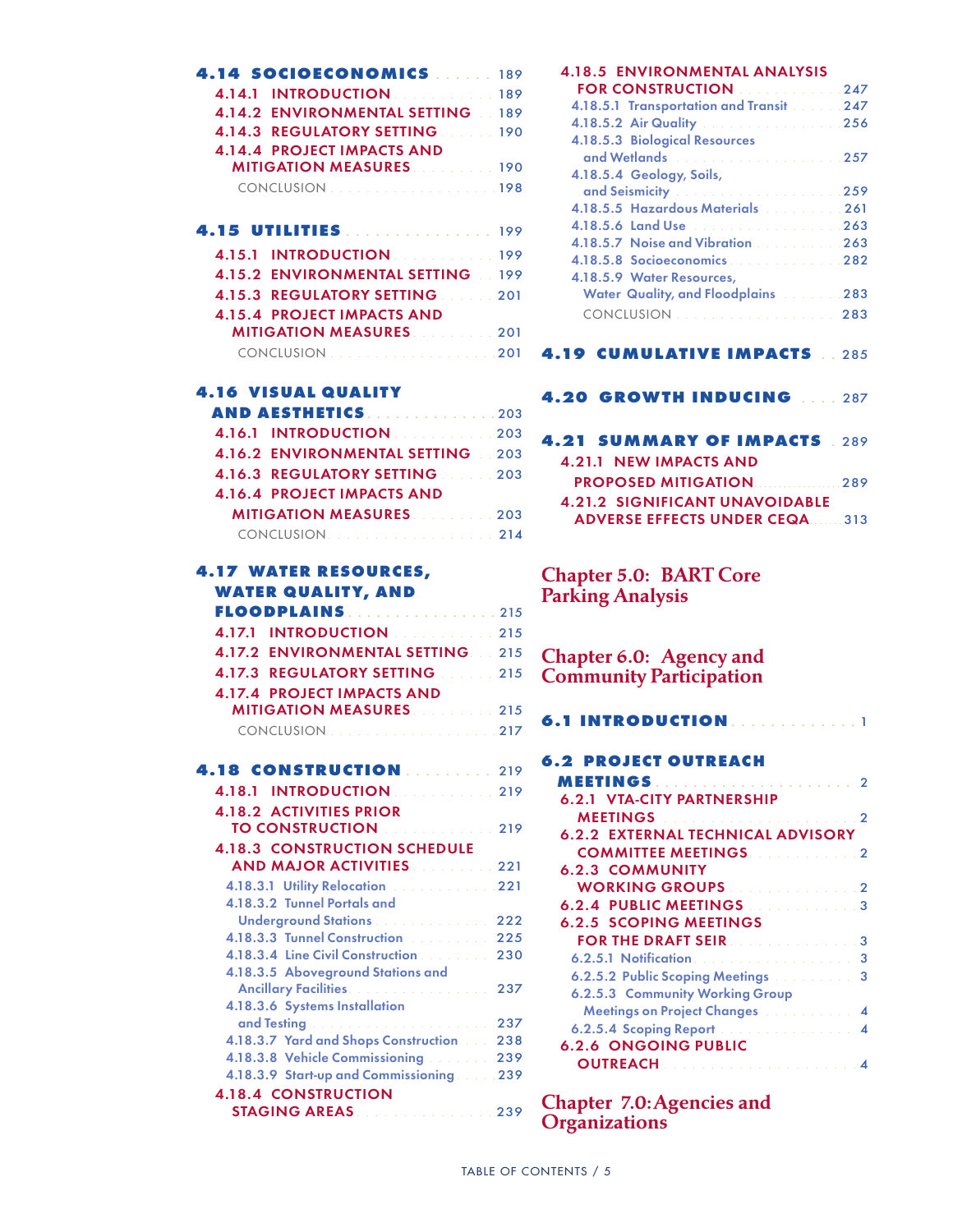Chapter 8.0: List of Preparers

Chapter 9.0: Definitions, Abbreviations, and Acronyms

#### **9.1 DEFINITIONS**. . . . . . . . . . . . . . . 1

**9.2 ABBREVIATIONS AND ACRONYMS**. . . . . . . . . . . . . . . . 6

Chapter 10.0: Bibliography

### Appendices

**Appendix A: Notice of preparation** **Appendix B: comparison of conceptual engineering and preliminary engineering– bart extension project plans and profiles**

**Appendix C: bart extension project preliminary engineering plans and profiles**

**Appendix D: bart extension project station designs**

**Appendix E: agency letters**

**Appendix F: maps of the areas of potential effects**

### Index of Tables

#### CHAPTER 1.0

| Table 1.3-1: Design Changes in the                                                                                                                                                                                                   |    |
|--------------------------------------------------------------------------------------------------------------------------------------------------------------------------------------------------------------------------------------|----|
| <b>City of Fremont</b> Market Market Market Market 194                                                                                                                                                                               |    |
| Table 1.3-2: Design Changes in the                                                                                                                                                                                                   |    |
|                                                                                                                                                                                                                                      |    |
| Table 1.3-3: Design Changes in the                                                                                                                                                                                                   |    |
| City of San Jose <b>Contract Contract Contract Contract Contract Contract Contract Contract Contract Contract Contract Contract Contract Contract Contract Contract Contract Contract Contract Contract Contract Contract Contra</b> |    |
| Table 1.3-4: Design Changes in the                                                                                                                                                                                                   |    |
| City of Santa Clara <b>Cancelling City of Santa Clara</b>                                                                                                                                                                            |    |
| Table 1.4-1: Design Changes for                                                                                                                                                                                                      |    |
|                                                                                                                                                                                                                                      |    |
| <b>Table 1.4-2: Comparison of Fleet</b>                                                                                                                                                                                              |    |
| <b>Requirements Between the FEIR</b>                                                                                                                                                                                                 |    |
|                                                                                                                                                                                                                                      | 26 |
| Table 1.4-3: Comparison of 2025 FEIR and                                                                                                                                                                                             |    |
| <b>2030 SEIR Daily Station Boardings.</b> 27                                                                                                                                                                                         |    |
| Table 1.5-1: Summary of New Significant                                                                                                                                                                                              |    |
| <b>Impacts and Proposed Mitigation for</b>                                                                                                                                                                                           |    |
| the BART Extension Project                                                                                                                                                                                                           | 29 |

#### CHAPTER 2.0

| <b>Table 2.2-1: Estimated Daily Home Based</b>                   |  |
|------------------------------------------------------------------|--|
| Work Trips, 2000 to 2030 <b>Construction</b> 2000 <b>State 3</b> |  |
| <b>Table 2.2-2: Estimated Daily Non-Work</b>                     |  |
| Trips, 2000 to 2030. 5                                           |  |
| Table 2.2-3: Estimated AM and PM Peak                            |  |
|                                                                  |  |
| Table 2.2-4: Households and Employment                           |  |
| Growth, 2000 to 2030 <b>Construction of 7</b>                    |  |
| Table 2.2-5: Households and Employment                           |  |
| Growth by Superdistrict, 2000 to 2030. 7                         |  |

#### CHAPTER 3.0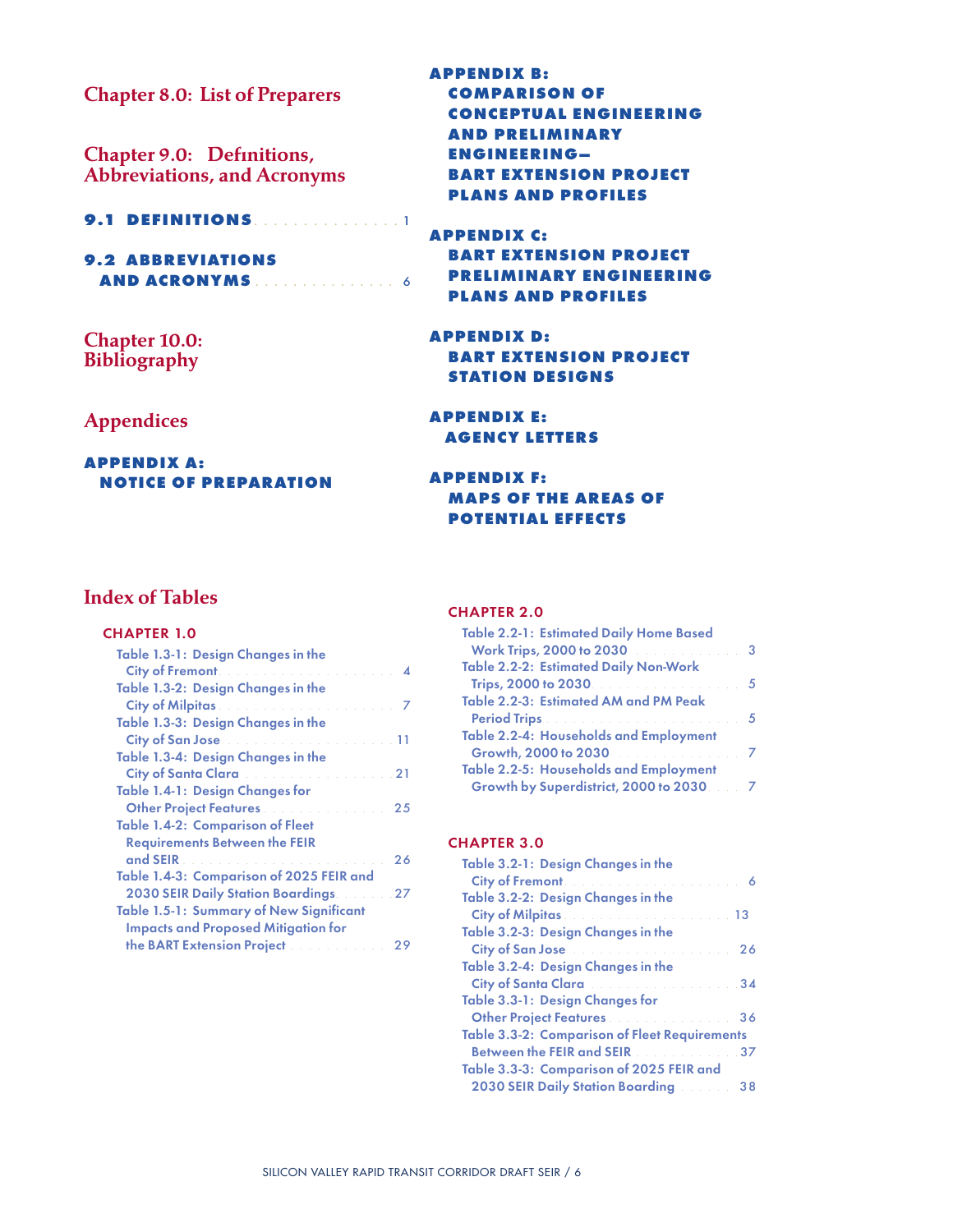### CHAPTER 4.0

| Table 4.1-1: Thresholds of Significance for<br>the BART Extension Project [11] [11]<br><b>Service</b>                                                                         | 2        |
|-------------------------------------------------------------------------------------------------------------------------------------------------------------------------------|----------|
| Table 4.2-1: Fiscal Year 2006 Average<br><b>Weekday Transit Boardings By</b>                                                                                                  |          |
| Operators in the Corridor. And a series of<br><b>Table 4.2-2: Projected Average</b><br><b>WeekdayTransit Trips-Without</b>                                                    | 9        |
| Table 4.2-3: Total Average Weekday and<br>New Linked Transit Trips in 2030                                                                                                    | 11       |
| Table 4.2-4: Total Average Weekday<br><b>BART System Boardings in 2030 Contains 11</b>                                                                                        |          |
| Table 4.2-5: TotalAverage Weekday<br><b>Transit Trips Served by BART Extension</b>                                                                                            |          |
| Table 4.2-6: Total Average Weekday<br><b>Transit Crossing Alameda-Santa Clara</b>                                                                                             |          |
| County Line in 2030 12<br>Table 4.2-7: Comparison of 2025 FEIR<br>and 2030 SEIR Boardings by Station 2008.13                                                                  |          |
| <b>Table 4.2-8: BART Extension Project</b>                                                                                                                                    |          |
| <b>Average Weekday Boardings and</b><br>Alightings in 2030 <b>Contract Contract Contract 13</b><br>Table 4.2-9: Mode of Access at BART                                        |          |
| <b>Extension Project Stations Access 2008 2009 14</b><br>Table 4.2-10: Daily Travel Time Savings                                                                              |          |
| Table 4.2-11: 2030 AM Peak Door-to-                                                                                                                                           |          |
| <b>Door Travel Time (Minutes) For Selected</b><br>Origin-Destination Pairs 15<br>Table 4.2-12: 2030 Project Park-and                                                          |          |
| Ride Space Requirements<br>Table 4.2-13: Recommended Bicycle                                                                                                                  | 17       |
| Parking Facilities. And a continuous and a<br>Table 4.2-14: Freeway Segment Level<br>of Service Definitions.                                                                  | 22<br>23 |
| Table 4.2-15: 2005 Existing Condition<br>Intersection Summary <b>Manual According to 24</b>                                                                                   |          |
| Table 4.2-16: Intersection LOS Impacts<br>for Existing, Without Project, and Without<br><b>Project with Mitigation Conditions 24</b><br>Table 4.2-17: Freeway Traffic Volumes |          |
| and Levels of Service for 2004<br><b>Existing Conditions, 2030 Without</b><br>Project, and 2030 BART Extension                                                                |          |
| Project Conditions.<br><b>Table 4.2-18: BART Extension Project</b><br><b>Peak Hour Intersection Impact</b>                                                                    | 26       |
| Summary <b>Electronic Contract Contract Contract 231</b>                                                                                                                      |          |
| Table 4.3-1: Air Quality Standards,<br><b>Ambient Measurements, and Violations</b><br>at Air Monitoring Stations. And Air Monitoring                                          | 56       |
| Table 4.3-2: Federal and State Ambient<br>Air Quality Standards <b>Communication</b> 57                                                                                       |          |

| Table 4.3-3: 2030 Carbon Monoxide<br><b>Concentrations Near Montague/</b><br><b>Capitol Station Intersections Advisory</b><br>Table 4.3-4: 2030 Carbon Monoxide                                                                                                                                                                           | 58  |
|-------------------------------------------------------------------------------------------------------------------------------------------------------------------------------------------------------------------------------------------------------------------------------------------------------------------------------------------|-----|
| <b>Concentrations Near Montague/</b><br><b>Capitol Station Parking Structures and</b>                                                                                                                                                                                                                                                     | 59  |
| Table 4.3-5: 2030 Carbon Monoxide<br><b>Concentrations Near Berryessa</b>                                                                                                                                                                                                                                                                 |     |
| <b>Station Intersections <i>Community</i></b><br>Table 4.3-6: 2030 Carbon Monoxide<br><b>Concentrations Near Berryessa Station</b>                                                                                                                                                                                                        | 60  |
| Parking Structures and Surface Lots [11, 11, 11, 16]<br>Table 4.3-7: 2030 Carbon Monoxide<br><b>Concentrations Near Alum Rock</b>                                                                                                                                                                                                         |     |
| Station Intersections (Communication of the 1996)<br>Table 4.3-8: 2030 Carbon Monoxide                                                                                                                                                                                                                                                    |     |
| <b>Concentrations Near Alum Rock Report Service Service Service Service Service Service</b><br>Table 4.3-9: 2030 Carbon Monoxide<br><b>Concentrations Near Diridon/</b>                                                                                                                                                                   | 62  |
| <b>Arena Station Intersections Arena Station Intersections</b><br>Table 4.3-10: 2030 Carbon Monoxide                                                                                                                                                                                                                                      | 63  |
| <b>Concentrations Near Diridon/Arena,</b><br>and Santa Clara Station Parking Structures                                                                                                                                                                                                                                                   |     |
| and Surface Lots<br>Table 4.3-11: 2030 Carbon Monoxide<br><b>Concentrations Near Santa Clara</b>                                                                                                                                                                                                                                          | .64 |
| Station Intersections and a construction of<br>Table 4.3-12: Annual VMT for SEIR and FEIR                                                                                                                                                                                                                                                 | 64  |
| Vehicle Operations By Mode (2030).<br><b>Table 4.3-13: Criteria Pollutant Emissions</b>                                                                                                                                                                                                                                                   | 66  |
| <b>Comparison of SEIR and FEIR Advisory of SEIR</b>                                                                                                                                                                                                                                                                                       | 66  |
| Table 4.4-1: Special-Status Plant and<br><b>Wildlife Species, Their Status, and Potential</b>                                                                                                                                                                                                                                             |     |
| Occurrence in the Project Area <b>Allen Area</b><br>Table 4.4-2: Wetlands and Waters of the                                                                                                                                                                                                                                               | 69  |
| United States in the Study Area <b>Community</b>                                                                                                                                                                                                                                                                                          | 72  |
| Table 4.6-1: Archaeological Locations<br>and Resources Affecting BART                                                                                                                                                                                                                                                                     |     |
| <b>Extension Project Administration of the Extension Project Administration of the Extension Control Control Control Control Control Control Control Control Control Control Control Control Control Control Control Control Con</b><br><b>Table 4.6-2: Additional Historic Properties</b><br>Listed in the NRHP, Eligible for Listing in | 80  |
| the NRHP, or Appearing Eligible for Listing<br>Table 4.6-3: Summary of FEIR and                                                                                                                                                                                                                                                           |     |
| <b>SEIR Surveys for Historic Architectural</b><br>Resources<br>. 81                                                                                                                                                                                                                                                                       |     |
| Table 4.8-1: Annual VMT for                                                                                                                                                                                                                                                                                                               |     |
| <b>Vehicle Operations By Mode and</b><br>Table 4.8-2: Direct and Total                                                                                                                                                                                                                                                                    |     |
| <b>Energy Use by Transit and Auto</b><br>Table 4.8-3: Annual Direct and Total Energy                                                                                                                                                                                                                                                      |     |
| Use for Vehicle Operations By Mode and                                                                                                                                                                                                                                                                                                    | 92  |
| Table 4.8-4: Net Annual Direct and<br><b>Total Energy Use By Mode and</b>                                                                                                                                                                                                                                                                 |     |
|                                                                                                                                                                                                                                                                                                                                           | 93  |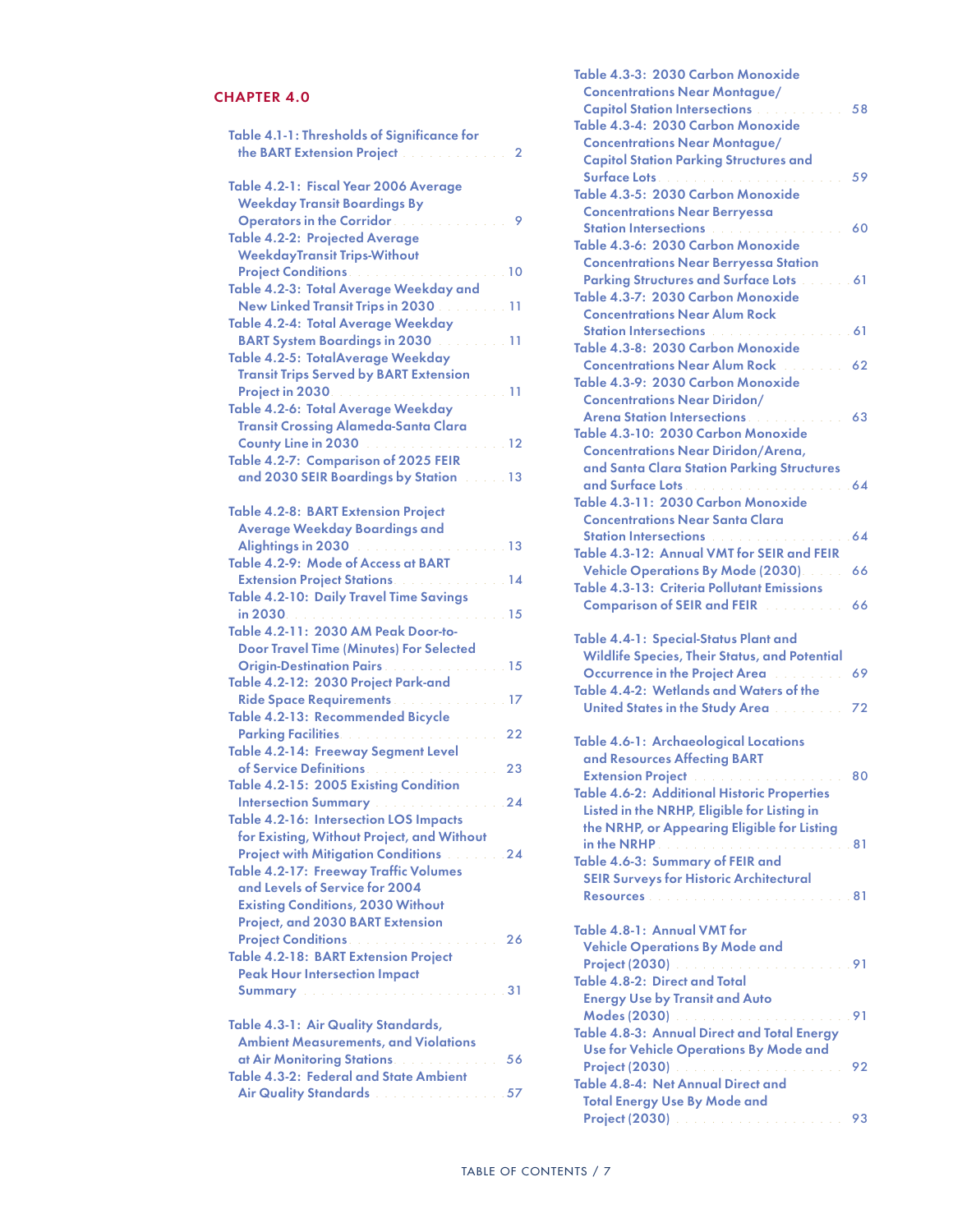| Table 4.9-1: Faults in the Vicinity of the                                               |     |
|------------------------------------------------------------------------------------------|-----|
| <b>Silicon Valley Rapid Transit Corridor</b>                                             |     |
|                                                                                          | .97 |
| Table 4.12-1: Projected Baseline Cumulative                                              |     |
| Noise Levels for Line Portion <b>Communist 194</b>                                       |     |
| Table 4.12-2: Recommended Baseline                                                       |     |
| Noise Mitigation for Line Portion <b>Noise Mitigation</b>                                |     |
| Table 4.12-3: Locations for Sound Absorptive                                             |     |
| Material for Line Portion. 140                                                           |     |
| Table 4.12-4: Baseline Groundborne                                                       |     |
| Vibration Levels for Line Portion. 141                                                   |     |
| <b>Table 4.12-5: Baseline Vibration Mitigation</b>                                       |     |
|                                                                                          |     |
| Table 4.12-6: Baseline Groundborne Noise                                                 |     |
| <b>Impacts for Tunnel Portion Advisory 2004</b>                                          |     |
| Table 4.12-7: Noise Impact from Crossover                                                |     |
| Tracks near Kato Road. 174                                                               |     |
| Table 4.12-8: Groundborne Vibration from                                                 |     |
| the Crossover near Kato Road. 175                                                        |     |
| Table 4.12-9: Vibration Mitigation for                                                   |     |
| Crossover near Kato Road 175                                                             |     |
| Table 4.12-10: Noise Impact for Retained Cut                                             |     |
| Option at Dixon Landing Road. 176                                                        |     |
| Table 4.12-11: Noise Mitigation for Retained                                             |     |
| <b>Cut Option at Dixon Landing Road</b> 2008. 178                                        |     |
| Table 4.12-12: Groundborne Vibration                                                     |     |
| for Retained Cut Option at Dixon                                                         |     |
|                                                                                          | 178 |
| Table 4.12-13: Vibration Mitigation for                                                  |     |
| <b>Retained Cut Option at Dixon</b>                                                      |     |
| Landing Road <b>Communication</b> Communication                                          | 179 |
| Table 4.12-14: Noise Impacts Comparison                                                  | 179 |
| between Alignment Options and all                                                        |     |
| Table 4.12-15: Noise Mitigation for Aerial<br>and Retained Cut Options. All and Retained | 180 |
| Table 4.12-16: Vibration Impact for Aerial                                               |     |
| and Retained Cut Options. And Allen and                                                  | 181 |
| Table 4.12-17: Vibration Mitigation for                                                  |     |
| Aerial and Retain Cut Options [199]                                                      |     |
|                                                                                          |     |
| Table 4.14-1: 2005 and 2030 Population,                                                  |     |
| Households and Employment and all 190                                                    |     |
| Table 4.14-2: BART Extension Project-                                                    |     |
| Summary of Changes in Residential and                                                    |     |
| <b>Non-Residential Relocations from FEIR</b>                                             |     |
| Project to SEIR Project <b>Constitution Constitution</b> 191                             |     |
|                                                                                          |     |
| Table 4.15-1: Additional Major Utility                                                   |     |
| Locations Within the Study Area. 200                                                     |     |
|                                                                                          |     |
| Table 4.18-1: Estimated Tunnel, Station,                                                 |     |
| and Crossover Excavation Volumes and                                                     |     |
|                                                                                          |     |
| Table 4.18-2: Construction Emissions. 256                                                |     |
| <b>Table 4.18-3: Pollutant Concentrations</b>                                            |     |
| Near Construction Sites <b>Construction Sites</b>                                        |     |
| <b>Table 4.18-4: FTA Construction Noise</b>                                              |     |
|                                                                                          |     |
| Table 4.18-5: Construction Hours by                                                      |     |
| Local Jurisdiction and a contract the contract                                           | 264 |

| Table 4.18-6: Summary of Line Segment<br><b>Construction Noise Impacts. Construction Noise Impacts</b><br><b>Table 4.18-7: Tunnel Segment Noise Levels</b> | 265 |
|------------------------------------------------------------------------------------------------------------------------------------------------------------|-----|
| at Noise-Sensitive Receptors <b>Communication</b> 272                                                                                                      |     |
| <b>Table 4.18-8: Estimates of Line Segment</b><br><b>Vibration Levels due to Vibratory</b>                                                                 |     |
| Pile Driver and a construction of the construction                                                                                                         | 277 |
| Table 4.18-9: Noise Emission Limits for                                                                                                                    |     |
| <b>Construction Equipment Construction Equipment</b>                                                                                                       |     |
| Table 4.21-1: Summary of New Significant<br><b>Impacts and Proposed Mitigation for the</b><br><b>BART Extension Project Manual Act 290</b>                 |     |
| <b>CHAPTER 6.0</b>                                                                                                                                         |     |

Table 6.2-1: Public Outreach Meetings . . . . . 5

# Index of Figures

### CHAPTER 1.0

| Figure 1.3-1: Design Changes                     |  |
|--------------------------------------------------|--|
|                                                  |  |
| Figure 1.3-2: Design Changes                     |  |
| in Milpitas and a contract the contract of the 8 |  |
| Figure 1.3-3: Design Changes                     |  |
|                                                  |  |
| Figure 1.3-4: Design Changes                     |  |
|                                                  |  |
| Figure 1.3-5: Design Changes                     |  |
|                                                  |  |

### CHAPTER 2.0

| Figure 2.2-1: Year 2000 Work Trips                |  |
|---------------------------------------------------|--|
| from Alameda County to Superdistricts             |  |
|                                                   |  |
| Figure 2.2-2: Year 2000 Work Trips                |  |
| from Superdistricts 9, 11, and 12                 |  |
| to Alameda County. And a series and a series of 4 |  |
| Figure 2.2-3: Year 2030 Projected                 |  |
| <b>Work Trips from Alameda County Marshall 4</b>  |  |
| Figure 2.2-4: Year 2030 Projected                 |  |
| <b>Work Trips from Superdistricts</b>             |  |
|                                                   |  |
|                                                   |  |

#### CHAPTER 3.0

| Figure 3.2-1: Design Changes                                                                                  |                  |
|---------------------------------------------------------------------------------------------------------------|------------------|
|                                                                                                               |                  |
| Figure 3.2-2: Design Changes                                                                                  |                  |
| in Milpitas and a construction of the construction 7                                                          |                  |
| Figure 3.2-3: Design Changes                                                                                  |                  |
| in San Jose (1996) and the contract of the San Joseph San Joseph Street, and the San Joseph Street, and the S |                  |
| Figure 3.2-4: Design Changes                                                                                  |                  |
| in San Jose (1996) and the contract of the San Joseph San Joseph Street, and the San Joseph Street, and the S |                  |
| Figure 3.2-5: Design Changes                                                                                  |                  |
|                                                                                                               | 30               |
| <b>Figure 3.5-1: Proposed Construction</b>                                                                    |                  |
| Schedule and the company of the state of the state of the state of the state of the state of the state of the | $\Lambda\Lambda$ |
|                                                                                                               |                  |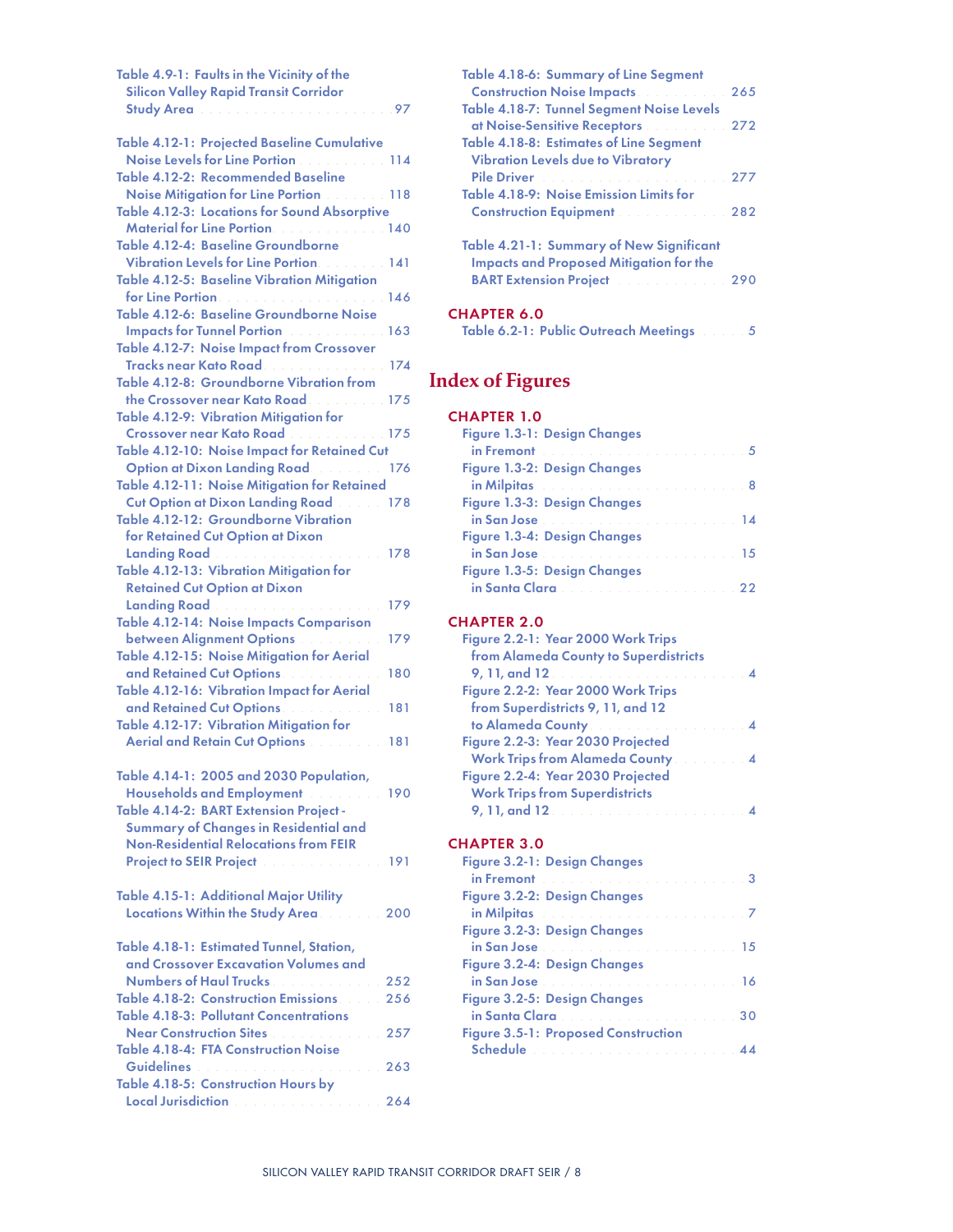### CHAPTER 4.0

| Figure 4.2-1: 2030 South Calaveras<br><b>Future Station Level of Service</b>    |                 |
|---------------------------------------------------------------------------------|-----------------|
| Conditions <b>Conditions Conditions</b><br>Figure 4.2-2: 2030 Berryessa Station |                 |
| (With Calaveras) Level of Service<br><b>Conditions Conditions Conditions</b>    | 39              |
| Figure 4.2-3: 2030 Alum Rock Station                                            |                 |
| (With Calaveras) Intersection Level of<br>Service Conditions                    | 41              |
| Figure 4.2-4: 2030 Diridon/Arena                                                |                 |
| <b>Station (With Calaveras) Level of</b>                                        |                 |
| Service Conditions<br>Figure 4.2-5: 2030 Santa Clara Station                    | $\overline{44}$ |
| (With Calaveras) Level of Service                                               |                 |
| Conditions <b>Conditions Conditions</b>                                         |                 |
| Figure 4.4-1: Critical Habitat in the                                           |                 |
| <b>Project Area for the Central California</b>                                  | 70              |
|                                                                                 |                 |
| Figure 4.12-1a: Noise Mitigation for                                            | 119             |
| Figure 4.12-1b: Noise Mitigation for                                            |                 |
| Figure 4.12-1c: Noise Mitigation for                                            |                 |
|                                                                                 |                 |
| Figure 4.12-1d: Noise Mitigation for                                            |                 |
| Figure 4.12-1e: Noise Mitigation for                                            |                 |
| Figure 4.12-1f: Noise Mitigation for                                            |                 |
|                                                                                 |                 |
| Figure 4.12-1g: Noise Mitigation for                                            |                 |
| Figure 4.12-1h: Noise Mitigation for                                            |                 |
| Figure 4.12-1i: Noise Mitigation for                                            |                 |
|                                                                                 |                 |
| Figure 4.12-1j: Noise Mitigation for                                            |                 |
| Figure 4.12-1k: Noise Mitigation for                                            |                 |
|                                                                                 |                 |
| Figure 4.12-11: Noise Mitigation for                                            |                 |
| Figure 4.12-1m: Noise Mitigation for                                            |                 |
| Figure 4.12-1n: Noise Mitigation for                                            |                 |
|                                                                                 |                 |
| Figure 4.12-1 o: Noise Mitigation for                                           |                 |
| Figure 4.12-1p: Noise Mitigation for                                            |                 |
| Figure 4.12-1q: Noise Mitigation for                                            |                 |
|                                                                                 |                 |
| Figure 4.12-1r: Noise Mitigation for                                            |                 |
| Figure 4.12-1s: Noise Mitigation for                                            |                 |
| Figure 4.12-1t: Noise Mitigation for                                            |                 |
|                                                                                 |                 |

| Figure 4.12-1u: Noise Mitigation for                    |     |
|---------------------------------------------------------|-----|
| <b>Line Portion</b>                                     | 139 |
| Figure 4.12-2a: Vibration Mitigation for                |     |
| <b>Line Portion</b>                                     | 147 |
| Figure 4.12-2b: Vibration Mitigation for                |     |
| <b>Line Portion</b>                                     | 148 |
| Figure 4.12-2c: Vibration Mitigation for                |     |
| Line Portion                                            | 149 |
|                                                         |     |
| Figure 4.12-2d: Vibration Mitigation for                |     |
| Line Portion                                            | 150 |
| Figure 4.12-2e: Vibration Mitigation for                |     |
| Line Portion                                            | 151 |
| Figure 4.12-2f: Vibration Mitigation for                |     |
| Line Portion.                                           | 152 |
| Figure 4.12-2g: Vibration Mitigation for                |     |
| <b>Line Portion</b>                                     | 153 |
| Figure 4.12-2h: Vibration Mitigation for                |     |
| <b>Line Portion</b>                                     | 154 |
| Figure 4.12-2i: Vibration Mitigation for                |     |
| Line Portion                                            | 155 |
| Figure 4.12-2j: Vibration Mitigation for                |     |
|                                                         |     |
| Line Portion                                            | 156 |
| Figure 4.12-2k: Vibration Mitigation for                |     |
| Line Portion <b>Contract Portion</b>                    | 157 |
| Figure 4.12-21: Vibration Mitigation for                |     |
| <b>Line Portion</b>                                     | 158 |
| Figure 4.12-2m: Vibration Mitigation for                |     |
| <b>Line Portion</b>                                     | 159 |
| Figure 4.12-2n: Vibration Mitigation for                |     |
| <b>Line Portion</b>                                     | 160 |
| Figure 4.12-2o: Vibration Mitigation for                |     |
| <b>Line Portion</b>                                     | 161 |
|                                                         |     |
| Figure 4.12-2p: Vibration Mitigation for                |     |
| <b>Line Portion</b>                                     | 162 |
| Figure 4.12-3a: Noise and Vibration                     |     |
| <b>Mitigation for Tunnel Portion And The Mitigation</b> | 166 |
| Figure 4.12-3b: Noise and Vibration                     |     |
| <b>Mitigation for Tunnel Portion Advisory</b>           | 167 |
| Figure 4.12-3c: Noise and Vibration                     |     |
| <b>Mitigation for Tunnel Portion</b>                    | 168 |
| Figure 4.12-3d: Noise and Vibration                     |     |
| Mitigation for Tunnel Portion <b>Community</b> 169      |     |
| Figure 4.12-3e: Noise and Vibration                     |     |
| Mitigation for Tunnel Portion <b>Community</b> 170      |     |
| Figure 4.12-3f: Noise and Vibration                     |     |
| Mitigation for Tunnel Portion <b>Community</b> 171      |     |
|                                                         |     |
| Figure 4.12-3g: Noise and Vibration                     |     |
| Mitigation for Tunnel Portion <b>Community</b> 172      |     |
|                                                         |     |
| Figure 4.16-1: Current view of the Montague/            |     |
| Capitol Station location <b>Community</b> 206           |     |
|                                                         |     |
| Figure 4.16-2: View simulation of the                   |     |
| Montague/Capitol Station 2000 2006                      |     |
|                                                         |     |
| Figure 4.16-3: Current view of the Montague/            |     |
| Capitol Station location <b>Community 2006</b>          |     |
| Figure 4.16-4: View simulation of the                   |     |
| Montague/Capitol Station 206                            |     |
| Figure 4.16-5: Current view of the Berryessa            |     |
| Station Location <b>Constitution Constitution</b> 207   |     |
| Figure 4.16-6: View simulation of the                   |     |
| <b>Berryessa Station and</b>                            |     |